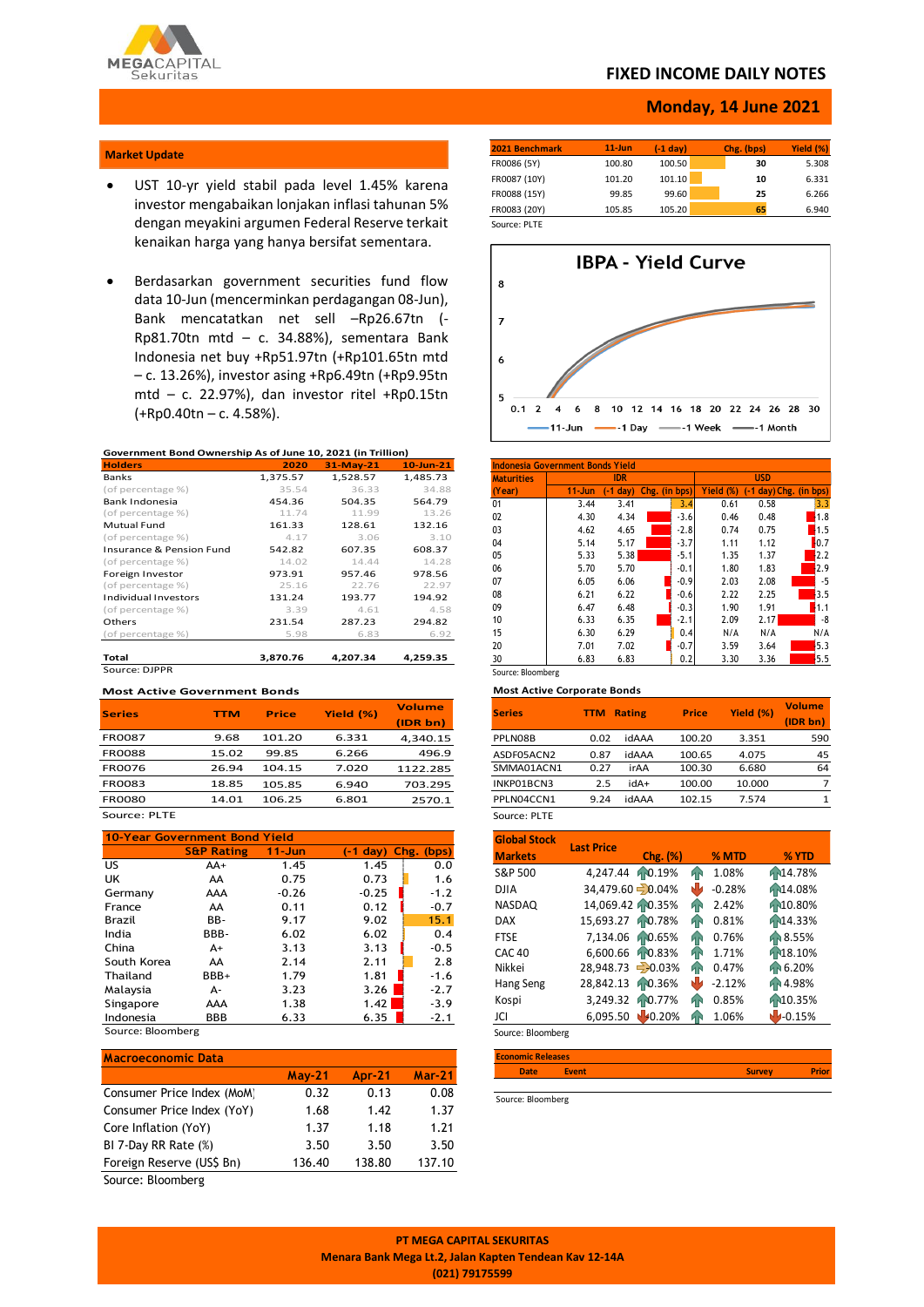

**Monday, 14 June 2021**

# **Government Bond Prices**

|               | Closing Price: 11-Jun-2021 |            |        |              |             |            |                   |                   |                   |                |
|---------------|----------------------------|------------|--------|--------------|-------------|------------|-------------------|-------------------|-------------------|----------------|
| <b>Series</b> | <b>Maturity</b>            | <b>TTM</b> | Coupon | <b>Price</b> | <b>YTMX</b> | <b>YTM</b> | <b>Est. Yield</b> | <b>Fair Price</b> | Spread (bps)      | Recommendation |
| FR0034        | 15-Jun-21                  | 0.01       | 12.80% | 100.11       | $-26.267$   | $-26.27%$  | 2.96%             | 100.05            | $-6$              | Fair           |
| FR0053        | 15-Jul-21                  | 0.09       | 8.25%  | 100.48       | 2.512       | 2.51%      | 3.18%             | 100.44            | -41               | Fair           |
| FR0061        | 15-May-22                  | 0.92       | 7.00%  | 103.18       | 3.444       | 3.44%      | 3.17%             | 103.45            | 28                | Cheap          |
| FR0035        | 15-Jun-22                  | 1.01       | 12.90% | 109.08       | 3.572       | 3.57%      | 3.88%             | 108.81            | $-2\frac{1}{2}$   | Expensive      |
| FR0043        | 15-Jul-22                  | 1.09       | 10.25% | 106.72       | 3.863       | 3.86%      | 3.88%             | 106.72            | 0                 | Fair           |
| FR0063        | 15-May-23                  | 1.92       | 5.63%  | 102.41       | 4.3         | 4.30%      | 3.94%             | 103.08            | 68                | Cheap          |
| FR0046        | 15-Jul-23                  | 2.09       | 9.50%  | 108.75       | 6.308       | 6.31%      | 4.50%             | 109.86            | 111               | Cheap          |
| FR0039        | 15-Aug-23                  | 2.17       | 11.75% | 114.91       | 4.462       | 4.46%      | 4.55%             | 114.73            | $-18$             | Fair           |
| FR0070        | 15-Mar-24                  | 2.76       | 8.38%  | 109.58       | 4.621       | 4.62%      | 4.59%             | 109.68            | 10 <sub>1</sub>   | Fair           |
| FR0077        | 15-May-24                  | 2.92       | 8.13%  | 109.54       | 4.59        | 4.59%      | 4.88%             | 108.74            | -8 <mark>d</mark> | Expensive      |
| FR0044        | 15-Sep-24                  | 3.26       | 10.00% | 114.22       | 5.199       | 5.20%      | 4.98%             | 114.89            | 67                | Cheap          |
| FR0081        | 15-Jun-25                  | 4.01       | 6.50%  | 104.87       | 5.137       | 5.14%      | 5.37%             | 104.02            | -8 <mark>5</mark> | Expensive      |
| FR0040        | 15-Sep-25                  | 4.26       | 11.00% | 120.45       | 5.543       | 5.54%      | 5.37%             | 121.14            | 68                | Cheap          |
| FR0084        | 15-Feb-26                  | 4.68       | 7.25%  | 107.39       | 5.434       | 5.43%      | 5.46%             | 107.30            | $-10$             | Fair           |
| <b>FR0086</b> | 15-Apr-26                  | 4.84       | 5.50%  | 100.72       | 5.328       | 5.33%      | 5.59%             | 99.63             | $-109$            | Expensive      |
| FR0037        | 15-Sep-26                  | 5.26       | 12.00% | 128.23       | 5.712       | 5.71%      | 5.68%             | 128.36            | 13                | Fair           |
| FR0056        | 15-Sep-26                  | 5.26       | 8.38%  | 112.89       | 5.511       | 5.51%      | 5.75%             | 111.75            | $-1$ 14           | Expensive      |
| FR0059        | 15-May-27                  | 5.92       | 7.00%  | 106.47       | 5.696       | 5.70%      | 5.75%             | 106.20            | $-2\frac{1}{2}$   | Expensive      |
| FR0042        | 15-Jul-27                  | 6.09       | 10.25% | 120.91       | 6.113       | 6.11%      | 5.93%             | 121.81            | 90                | Cheap          |
| FR0047        | 15-Feb-28                  | 6.68       | 10.00% | 121.72       | 6.007       | 6.01%      | 5.95%             | 122.03            | 31                | Cheap          |
| FR0064        | 15-May-28                  | 6.93       | 6.13%  | 100.83       | 5.976       | 5.98%      | 6.07%             | 100.30            | $-52$             | Expensive      |
| FR0071        | 15-Mar-29                  | 7.76       | 9.00%  | 116.94       | 6.21        | 6.21%      | 6.13%             | 117.48            | 54                | Cheap          |
| FR0078        | 15-May-29                  | 7.93       | 8.25%  | 112.91       | 6.163       | 6.16%      | 6.26%             | 112.27            | $-6$              | Expensive      |
| FR0052        | 15-Aug-30                  | 9.18       | 10.50% | 127.53       | 6.472       | 6.47%      | 6.44%             | 127.80            | 27                | Cheap          |
| FR0082        | 15-Sep-30                  | 9.26       | 7.00%  | 104.88       | 6.294       | 6.29%      | 6.46%             | 103.71            | $-118$            | Expensive      |
| FR0087        | 15-Feb-31                  | 9.68       | 6.50%  | 101.20       | 6.331       | 6.33%      | 6.47%             | 100.20            | $-99$             | Expensive      |
| FR0085        | 15-Apr-31                  | 9.84       | 7.75%  | 109.45       | 6.437       | 6.44%      | 6.52%             | 108.83            | $-6$              | Expensive      |
| FR0073        | 15-May-31                  | 9.93       | 8.75%  | 116.77       | 6.436       | 6.44%      | 6.54%             | 115.97            | -8 <mark>0</mark> | Expensive      |
| FR0054        | 15-Jul-31                  | 10.09      | 9.50%  | 121.15       | 6.595       | 6.92%      | 6.55%             | 121.49            | 35 <sup>1</sup>   | Cheap          |
| FR0058        | 15-Jun-32                  | 11.01      | 8.25%  | 111.81       | 6.715       | 6.72%      | 6.65%             | 112.34            | 53                | Cheap          |
| FR0074        | 15-Aug-32                  | 11.18      | 7.50%  | 106.57       | 6.655       | 6.66%      | 6.65%             | 106.59            | 2                 | Fair           |
| FR0065        | 15-May-33                  | 11.93      | 6.63%  | 100.65       | 6.545       | 6.55%      | 6.67%             | 99.65             | $-100$            | Expensive      |
| FR0068        | 15-Mar-34                  | 12.76      | 8.38%  | 112.69       | 6.864       | 6.86%      | 6.74%             | 113.87            | 118               | Cheap          |
| FR0080        | 15-Jun-35                  | 14.01      | 7.50%  | 105.64       | 6.867       | 6.87%      | 6.87%             | 105.61            | $-2$              | Fair           |
| FR0072        | 15-May-36                  | 14.93      | 8.25%  | 111.71       | 6.973       | 6.97%      | 6.87%             | 112.74            | 103               | Cheap          |
| <b>FR0088</b> | 15-Jun-36                  | 15.02      | 6.25%  | 99.57        | 6.295       | 6.30%      | 6.92%             | 93.77             | $-579$            | Expensive      |
| FR0045        | 15-May-37                  | 15.93      | 9.75%  | 122.38       | 7.352       | 7.35%      | 6.92%             | 126.99            | 461               | Cheap          |
| FR0075        | 15-May-38                  | 16.93      | 7.50%  | 104.86       | 7.004       | 7.00%      | 6.97%             | 105.19            | 33                | Cheap          |
| FR0050        | 15-Jul-38                  | 17.10      | 10.50% | 131.78       | 7.23        | 7.23%      | 7.01%             | 134.39            | 261               | Cheap          |
| FR0079        | 15-Apr-39                  | 17.85      | 8.38%  | 113.25       | 7.057       | 7.06%      | 7.02%             | 113.67            | 43                | Cheap          |
| FR0083        | 15-Apr-40                  | 18.85      | 7.50%  | 105.09       | 7.008       | 7.01%      | 7.05%             | 104.62            | $-4$              | Expensive      |
| FR0057        | 15-May-41                  | 19.93      | 9.50%  | 125.60       | 7.084       | 7.08%      | 7.09%             | 125.55            | $-5$              | Fair           |
| FR0062        | 15-Apr-42                  | 20.85      | 6.38%  | 98.50        | 6.507       | 6.51%      | 7.12%             | 92.00             | -65¢              | Expensive      |
| FR0067        | 15-Feb-44                  | 22.69      | 8.75%  | 116.00       | 7.295       | 7.30%      | 7.17%             | 117.58            | 158               | Cheap          |
| FR0076        | 15-May-48                  | 26.94      | 7.38%  | 103.92       | 7.047       | 7.05%      | 7.25%             | 101.47            | $-24$             | Expensive      |
| FR0089        | 15-Aug-51                  | 30.19      | 6.88%  | 100.54       | 6.832       | 6.83%      | 7.31%             | 94.74             | $-580$            | Expensive      |
|               |                            |            |        |              |             |            |                   |                   |                   |                |

Source: IBPA, PLTE, Bloomberg, & MCS Estimates